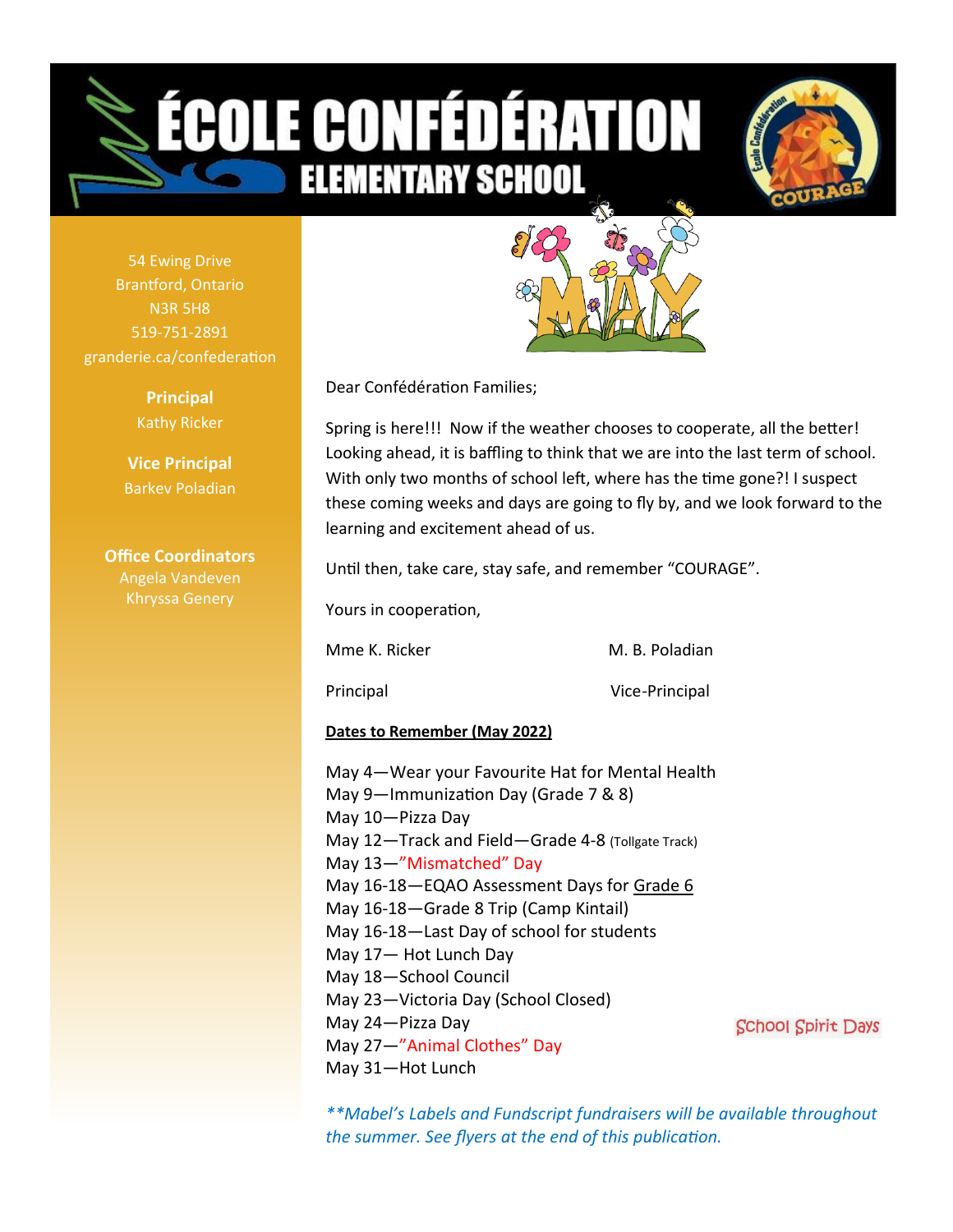#### **Grand Erie's Mobile App**

Ensuring timely news and announcements are delivered to parents and guardians most efficiently is a priority in Grand Erie. As a result, the board launched a new mobile parent app last year that has served as a hub of classroom and school-related information and updates for parents, all in one place. At Confederation, we learning more about the app and are looking at future implementation specific to our school community. We will continue to provide information to families using our School Messenger email and voicemail system.

The mobile parent app includes several features including up-to-date information about school news, event calendars, transportation schedules, delays and cancellations as well as access to school and Board social media channels. It also provides a way to make secure transactions through the School Cash Online feature, and links to the Parent Portal.

With the app, parents have the option of which schools they wish to receive communication from by selecting one or more schools from the 'settings' icon.

Grand Erie's Multi-[Year plan](https://www.granderie.ca/board/about/multi-year-plan) includes **Technology** as one of its key indicators, with a goal of providing secure and reliable learning environments and providing up-to-date technology infrastructure that meets the needs of students, staff, and parents. The app is free, and available by searching Grand Erie or GEDSB where you get your mobile apps.

Visit the link below to download the app and learn more about included features:



[https://www.granderie.ca/board/parentportal/parent](https://www.granderie.ca/board/parentportal/parent-digital-support/grand-erie-mobile-app)-digital-support/grand-erie-mobile-app

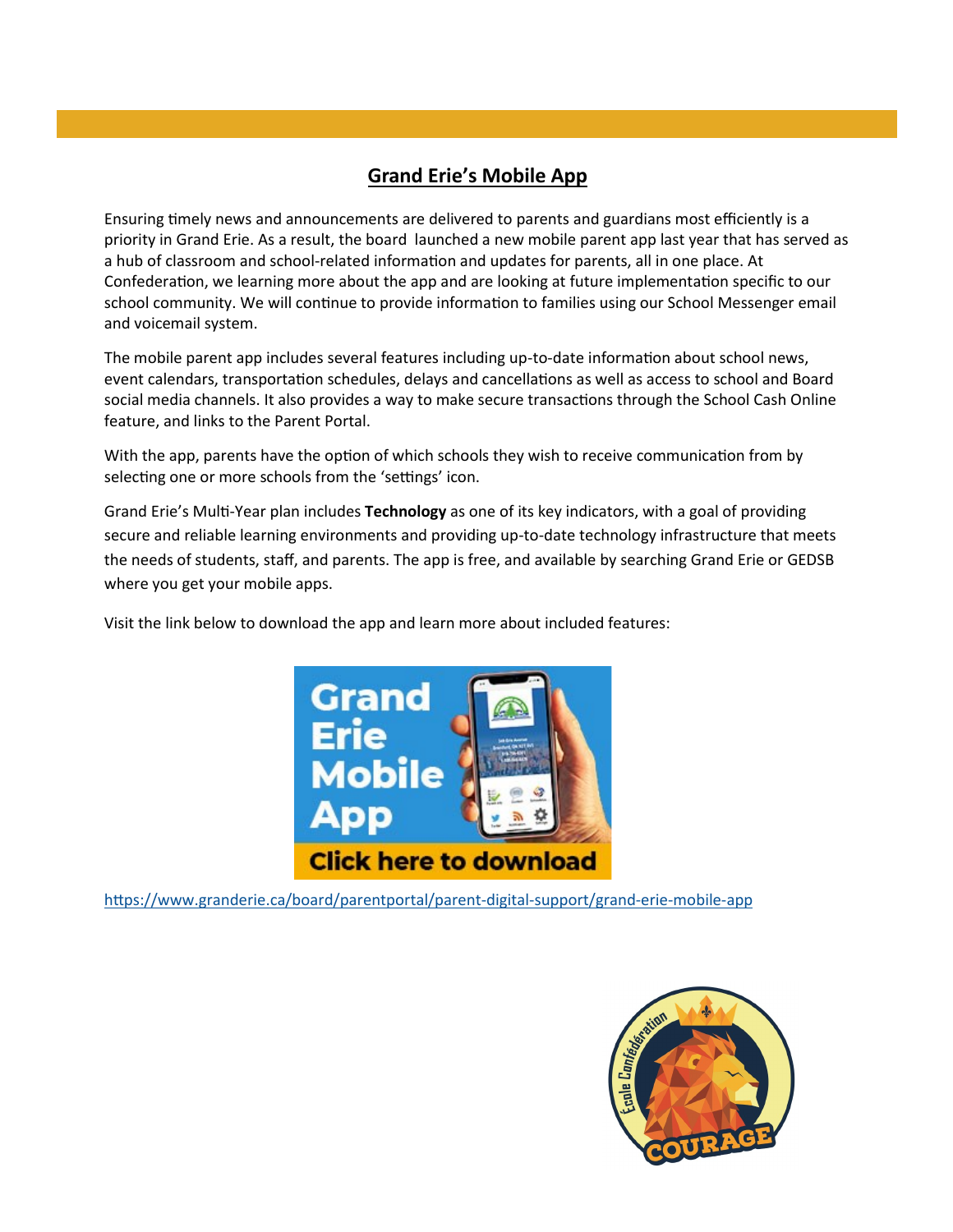## **CMHA** Mental Health Week **#GetReal 2022**

During the first week of May, we wiill be learning about showing empathy during Canadian Mental Health week May 2-8, 2022. Parents can check out resources at the Canadian Mental Health association - mentalhealthweek.ca. Talk to your child about the value of showing empathy to others. As part of Mental Health week, we will also be participating in "Hats on for Mental Health" Wednesday, May 4, 2022. Wear your favourite hat to school that day!

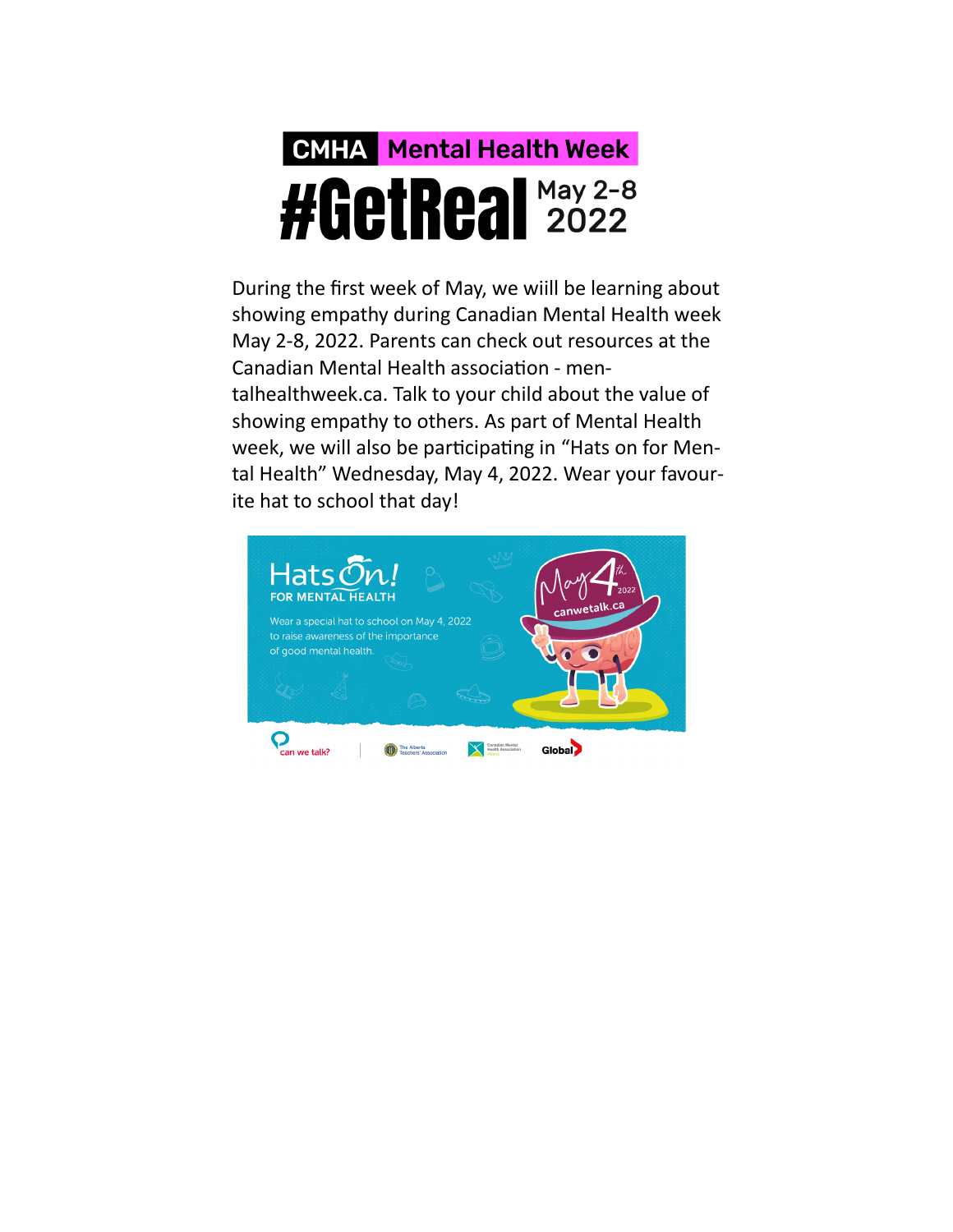

DARKING A.S.A. Hunes and Contract of Minor residence the Company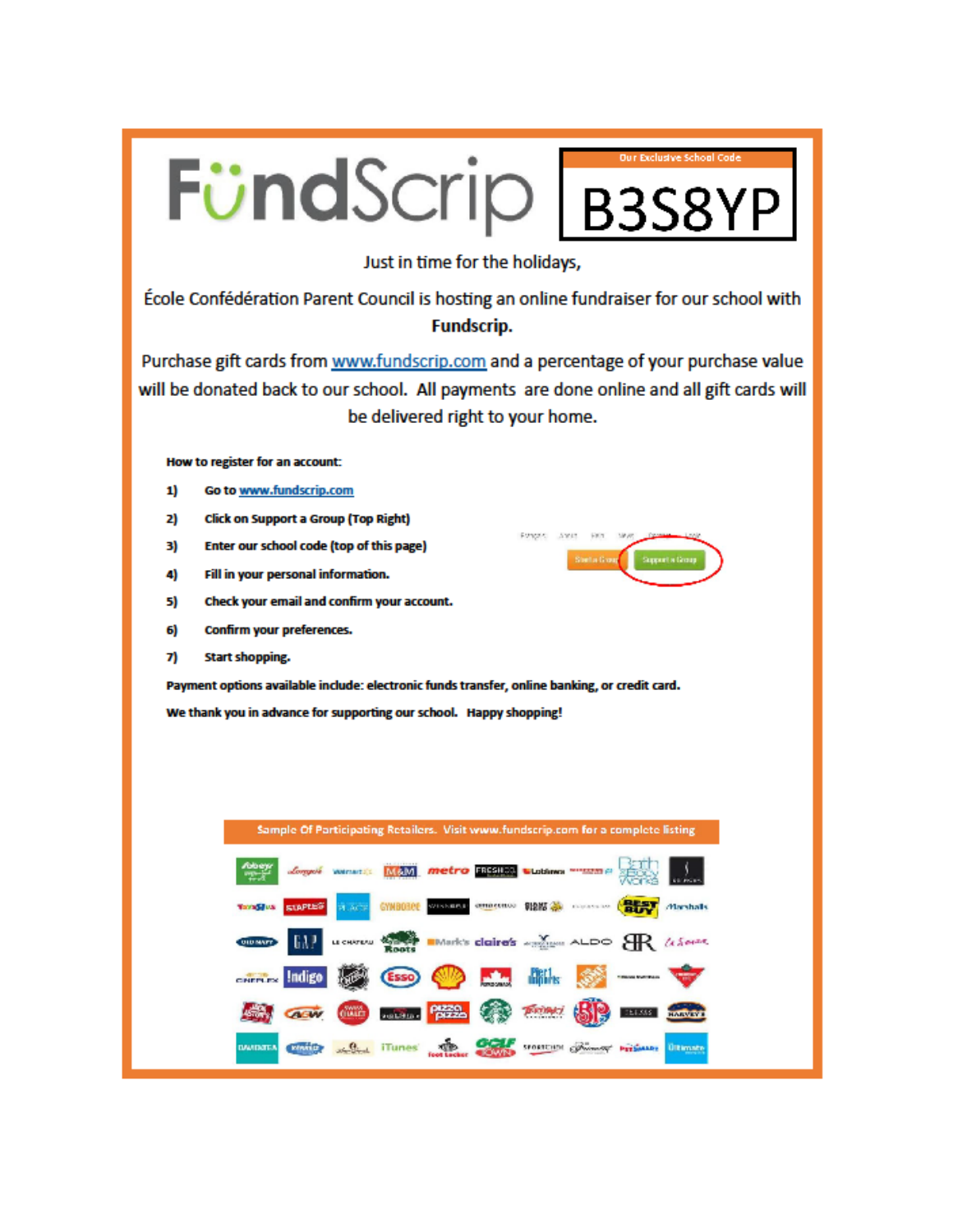### Labels for the stuff kids lose!

Be sure to label all your gear and supplies to help keep them out of the Lost & Found. Shop for durable, personalized labels and support our fundraiser!

**mabel's labels** 

dock  $\ddot{\alpha}$ 

Jock #

**Jack** 

Jack

Q

is.

Œ

Visit campaigns.mabelslabels.com to support our organization.